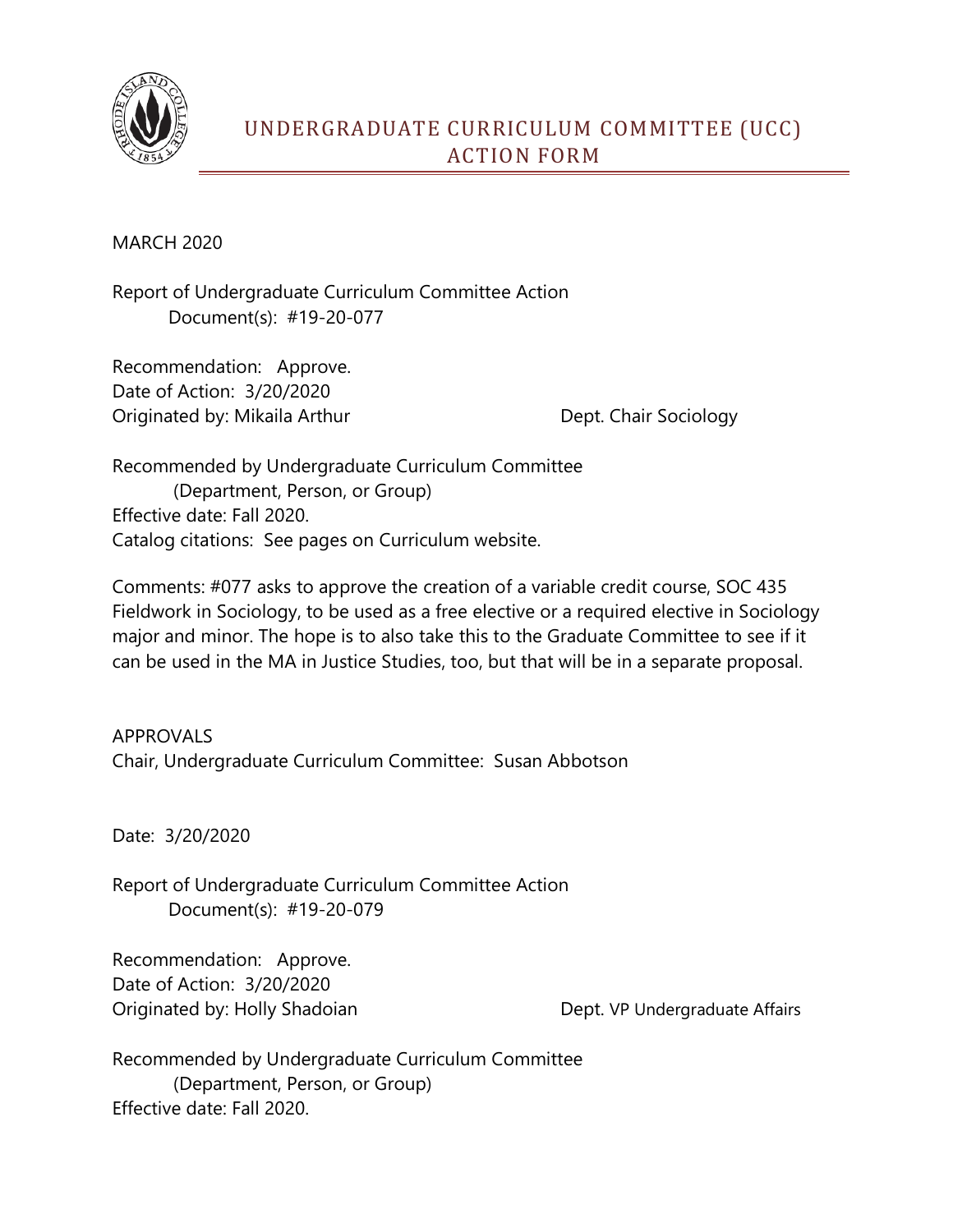Catalog citations: See pages on Curriculum website.

Comments: #079 asks to approve revisions to the college residency graduation requirement in the catalog so that it will now require that students take a minimum of 50% of the credits within their major courses at RIC. This is to replace an outmoded policy that was established when the college courses were predominantly 3-credits and most majors ranged from 30-40 credits.

## APPROVALS

Chair, Undergraduate Curriculum Committee: Susan Abbotson

Date: 3/20/2020

Report of Undergraduate Curriculum Committee Action Document(s): #19-20-080

Recommendation: Approve. Date of Action: 3/20/2020 Originated by: Paul LaCava and Susan Dell Dept. Special Ed.

Recommended by Undergraduate Curriculum Committee (Department, Person, or Group) Effective date: Fall 2020. Catalog citations: See pages on Curriculum website.

Comments: #080 Asks to approve the creation of a new 3-credit course DIS 451 Introduction to Transition to Adult Life as an elective for related disciplines.

APPROVALS Chair, Undergraduate Curriculum Committee: Susan Abbotson

Date: 3/20/2020

Report of Undergraduate Curriculum Committee Action Document(s): #19-20-081

Recommendation: Approve. Date of Action: 3/20/2020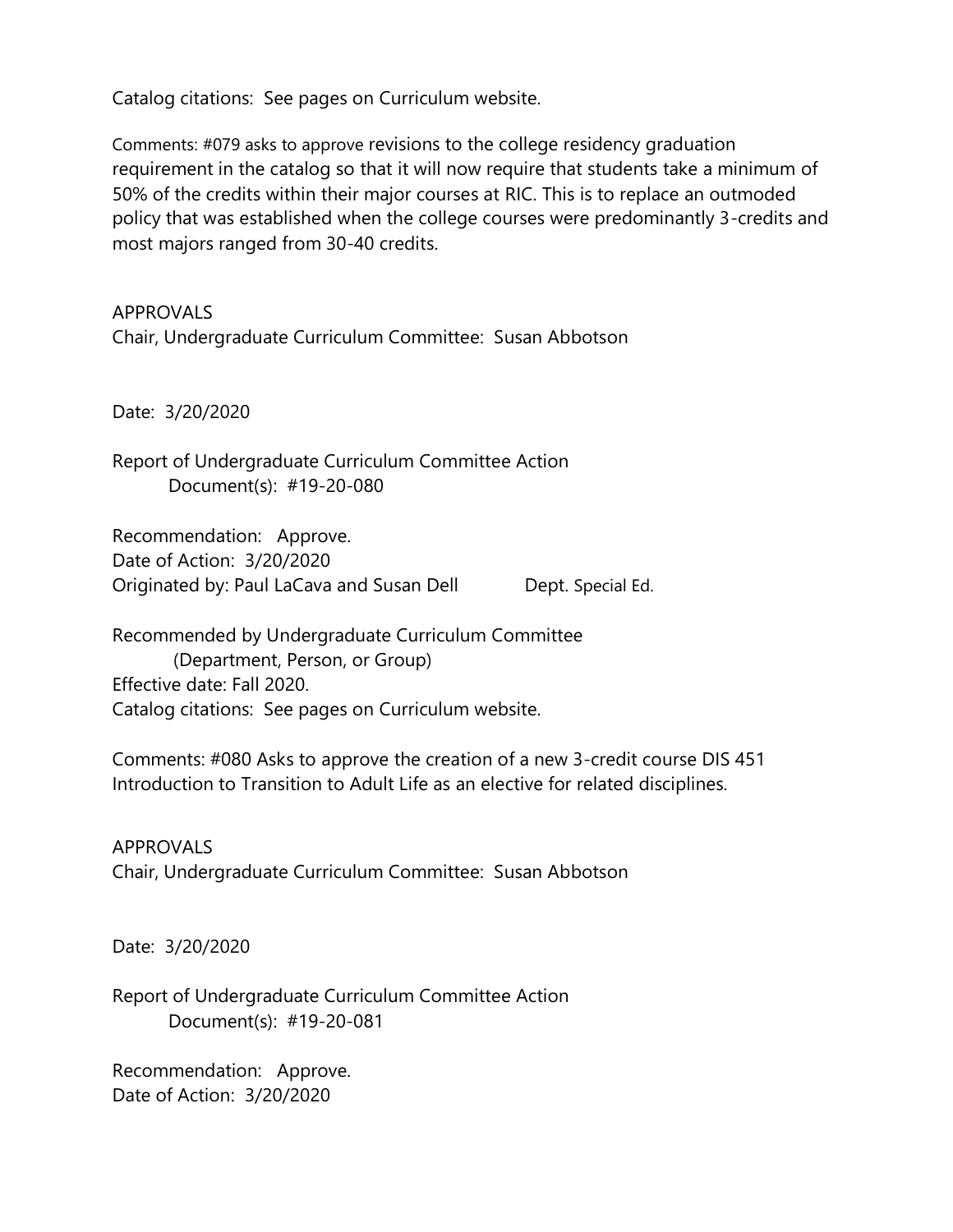Originated by: Holly Shadoian Dept. VP Undergraduate Affairs

Recommended by Undergraduate Curriculum Committee (Department, Person, or Group) Effective date: May 2020. Catalog citations: See pages on Curriculum website.

Comments: #081 asks to approve revisions to change college policy to now accept the higher grade for the cumulative GPA when a student repeats any course, though both grades will still be listed on the transcript. It is requested also that this go into effect in May 2020 to allow students retaking courses this semester to take advantage of this kindlier policy that does not hurt them should the repeat turn out to be a lower grade.

APPROVALS Chair, Undergraduate Curriculum Committee: Susan Abbotson

Date: 3/20/2020

Report of Undergraduate Curriculum Committee Action Document(s): #19-20-082

Recommendation: Approve. Date of Action: 3/20/2020 Originated by: Holly Shadoian Dept. VP Undergraduate Affairs

Recommended by Undergraduate Curriculum Committee (Department, Person, or Group) Effective date: May 2020. Catalog citations: See pages on Curriculum website.

Comments: #081 Approve a revision to the General Education second language requirement that will delete the language regarding the need for a minimum grade of C in any 102, 113, or 114 course they take, and allow for any passing grade. It is requested also that this go into effect for grades in Spring 2020 and be retroactive for all currently enrolled students.

APPROVALS Chair, Undergraduate Curriculum Committee: Susan Abbotson